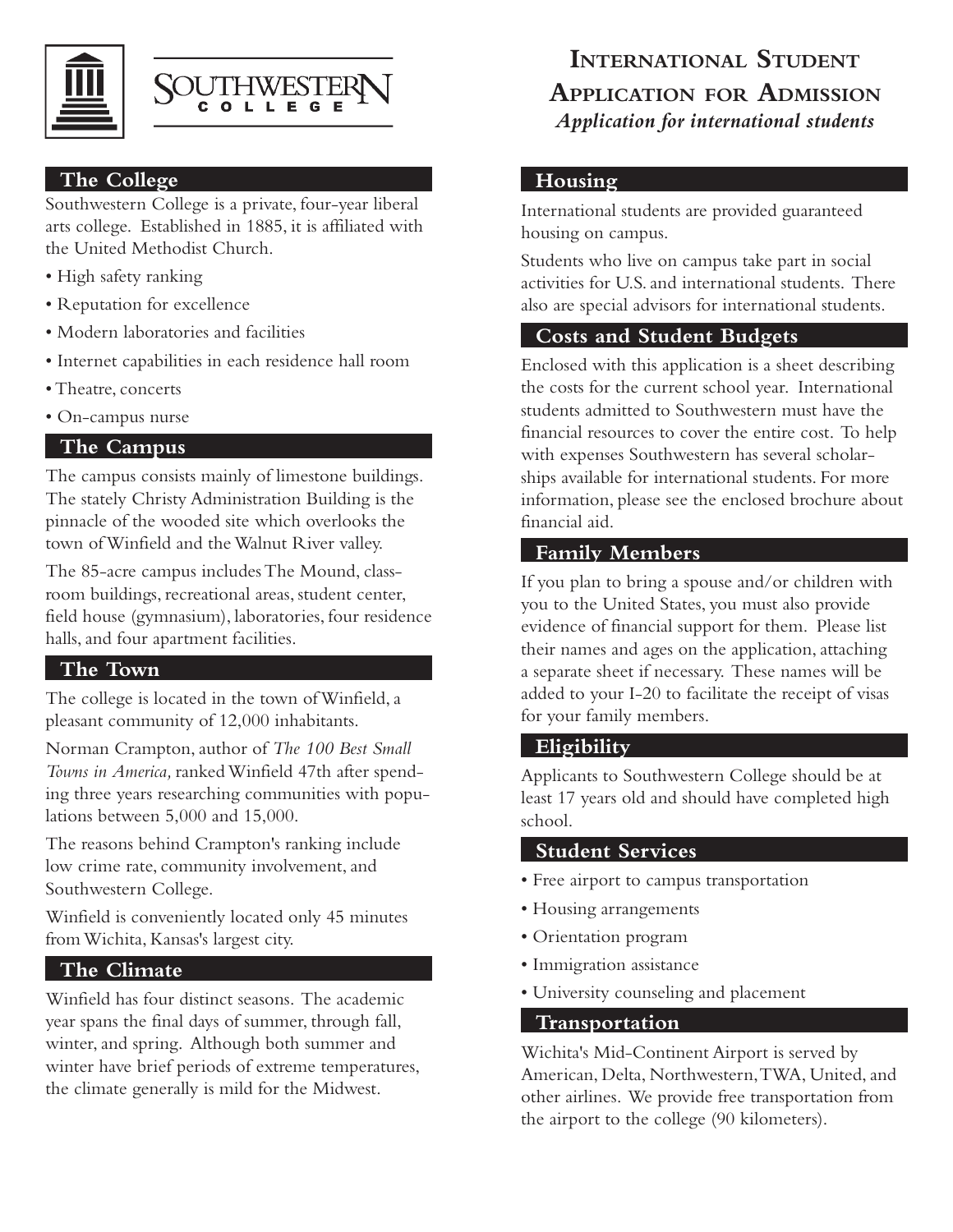## *Instructions for submitting application for admission to Southwestern College*

## **Application Process Application Process**

1. Complete and return this application. If you need additional space to answer any question, attach additional sheets with your name on each sheet. If available, please enclose a recent photograph.

2. Provide original certified copies of your academic transcripts which have been translated into English and which show that you have graduated from a secondary institution in your home country. Transfer students also must provide original certified copies of all college transcripts which have been translated into English. An international student who enrolls as a degree-seeking student at Southwestern College and who has taken courses at colleges outside the United States must pay to have these credits evaluated through a transcript evaluation service approved by Southwestern.

3. Provide evidence of your English proficiency by submitting (1) a score of 550 or higher (paper version) or 213 or higher (computer version) on the Test of English as a Foreign Language (TOEFL) (Southwestern's TOEFL code number is 6670), (2) special courses in other institutions, or (3) other relevant experiences. If you are applying for English proficiency through means other than a TOEFL score, please forward documentation such as transcripts accompanied by an explanation of why we should waive the TOEFL. The English proficiency requirement is waived for students who are from countries whose national language is English.

4. Request letters of recommendation from three instructors who know you and who are acquainted with your character and academic qualifications. All letters must be translated into English, are confidential in nature, and must be sent in a sealed envelope with your application.

5. Write a personal essay, in English, that addresses your background. This may include your academic achievements, personal accomplishments, and interest in studying in the United States. This statement is to be written by you on a separate sheet of paper and returned with this application. Please give careful consideration to its preparation; it will be of particular interest to those who will consider your application.

### **Financial Requirements**

Southwestern College and the United States Immigration and Naturalization Service require that international students provide proof of financial support before immigration documents can be issued to those who meet the academic requirements for admission.

Please complete the enclosed certification of finances form indicating that you or your sponsor have sufficient funds to meet the first year's expenses.

#### **Admission Decision Process**

 Admission decisions for international students are based on a combination of English proficiency, successful completion of courses leading to graduation, letters of recommendation, and proof of financial support.

1. Applications for admission cannot be processed until all of the required credentials are received.

2. Letters of acceptance for the fall term are mailed on a rolling basis. You can expect to hear from us soon after we receive your completed application file.

#### **Important Dates**

International students wishing to enroll full-time at Southwestern College in the fall semester must have a complete application file in the Office of Admission by July 1. To enroll full-time at Southwestern College in the spring semester, the student must have a complete application file in the Office of Admission by Dec. 1.

Exceptions to these deadlines are made on a caseby-case basis.

#### **Return Your Application to:**

Office of Admission Southwestern College 100 College Street Winfield, Kansas 67156-2499 USA

For more information, write to the above address or telephone (620) 229-6236, or (800) 846-1543. E-mail us at scadmit@sckans.edu. Southwestern College's Web site is located at www.sckans.edu.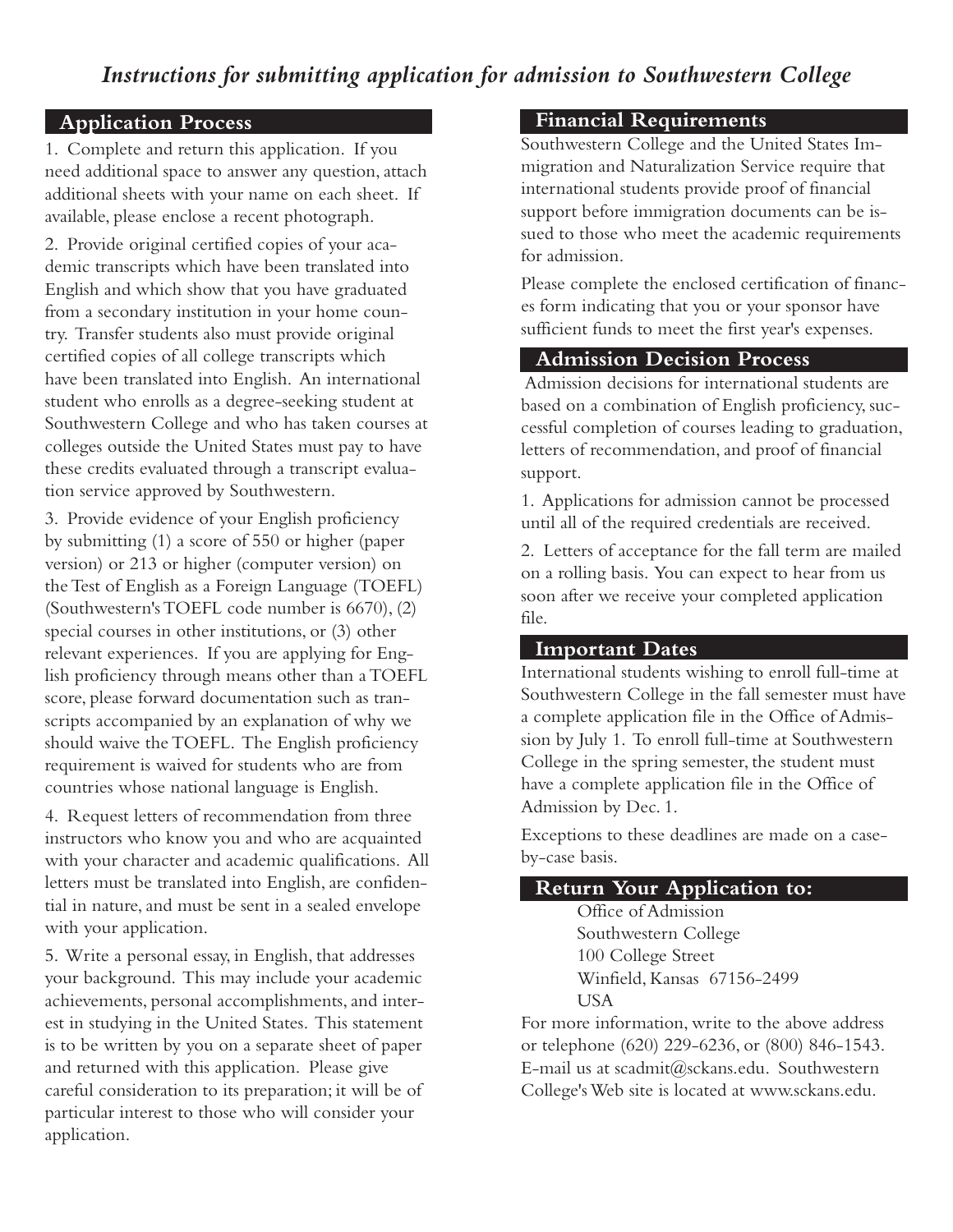

 $\uparrow$ 



## **Application for Admission**

*Application for international students*

## **I. Biographical Information**

|                         | Family Name                                        | First Name                                                                                            | Middle Name                                                                                                                      |
|-------------------------|----------------------------------------------------|-------------------------------------------------------------------------------------------------------|----------------------------------------------------------------------------------------------------------------------------------|
|                         |                                                    |                                                                                                       |                                                                                                                                  |
| City                    | State/Province                                     | ZIP/Postal Code                                                                                       | Country                                                                                                                          |
| sion correspondence.)   |                                                    |                                                                                                       | (If mailing address is different from your permanent address, please give us your mailing address for all admis-                 |
| City                    | State/Province                                     | ZIP/Postal Code                                                                                       | Country                                                                                                                          |
|                         |                                                    |                                                                                                       |                                                                                                                                  |
|                         |                                                    |                                                                                                       |                                                                                                                                  |
|                         | Month/Day/Year                                     |                                                                                                       |                                                                                                                                  |
|                         |                                                    |                                                                                                       | Gender ____________ Married/Single ________________________ Citizenship ___________________________                              |
| Male/Female             |                                                    | Term you expect to enter Southwestern College: □ Fall 20 ______ □ Spring 20 _____                     | Country                                                                                                                          |
|                         |                                                    |                                                                                                       |                                                                                                                                  |
|                         |                                                    | List names and relationship of any relatives who have attended or are attending Southwestern College. |                                                                                                                                  |
|                         | Please list other colleges where you are applying. |                                                                                                       |                                                                                                                                  |
| $\Box$ Yes<br>$\Box$ No |                                                    |                                                                                                       | Have you ever been subject to disciplinary action in your school or legal action in your home country?                           |
|                         | II. Academic Information                           |                                                                                                       |                                                                                                                                  |
| current school.         |                                                    |                                                                                                       | List the high school from which you graduated and all the colleges you have attended, in chronological order beginning with your |
|                         | School/College                                     | City / State                                                                                          | Dates Attended                                                                                                                   |
|                         |                                                    |                                                                                                       |                                                                                                                                  |
|                         |                                                    |                                                                                                       |                                                                                                                                  |

Official transcripts for all schools/colleges listed must be officially translated into English and submitted.